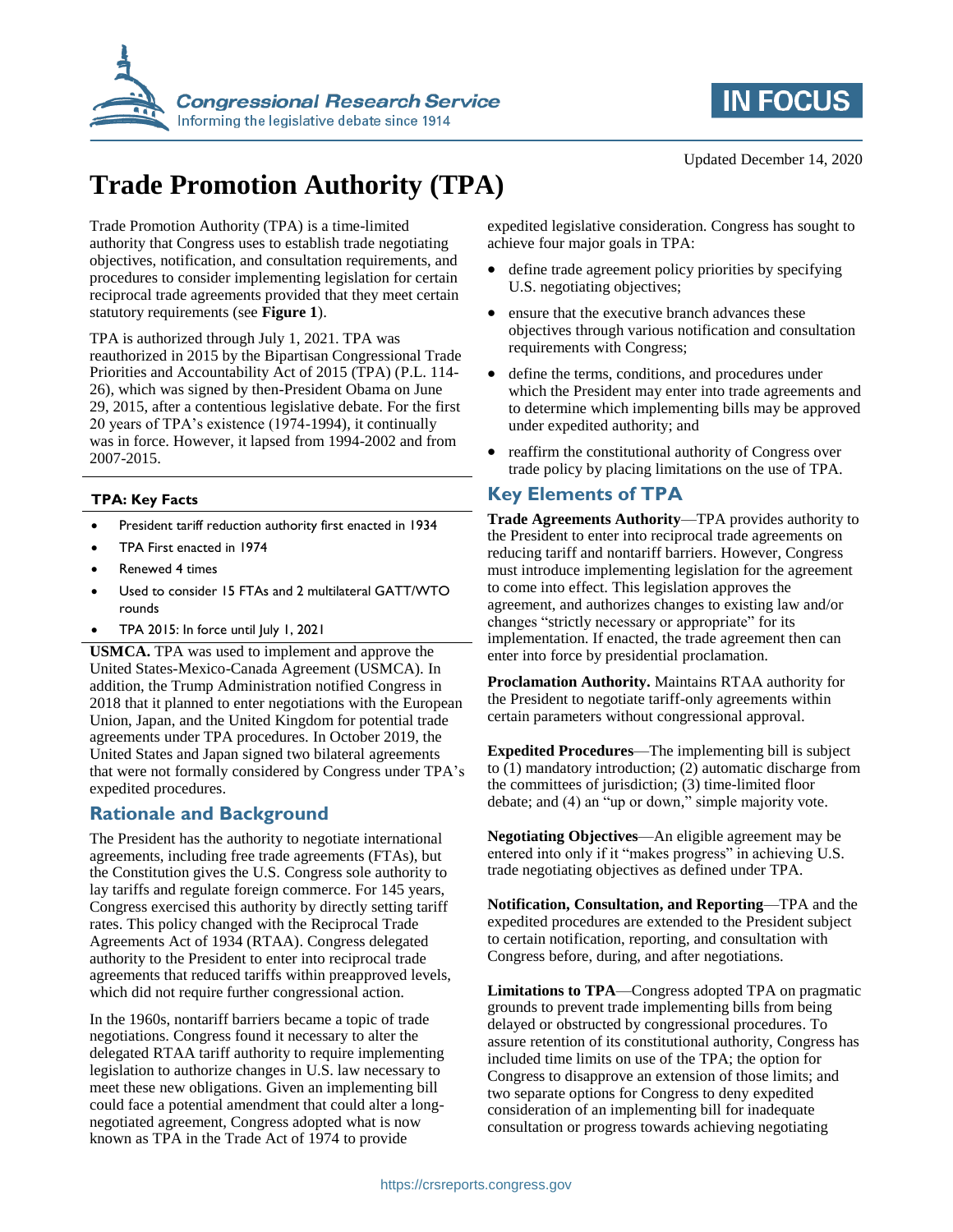objectives. Each Chamber retains the right to exercise its constitutional rulemaking authority to change TPA rules.

**Hearings and "Mock Markups"**—Congress has reviewed trade agreements prior to the introduction of an implementing bill. The committees of jurisdiction typically hold hearings on the proposed trade agreement. They often hold informal "mock" markups on a draft implementing bill. Mock markups provide for public review of the proposed agreement and allow the President to receive feedback and concerns from Congress, which are, nonetheless, nonbinding on the Administration.

### **Stakeholder Views**

Supporters of TPA argue that it is necessary to ensure that U.S.-negotiated trade agreements are not amended by Congress, which could undermine the credibility of U.S. trade negotiators and potentially unravel a final agreement. Yet, Congress has directed the Administration to renegotiate certain chapters in USMCA and previous bilateral agreements prior to consideration. Given the ability of each chamber to make—and change—its rules at any time, however, it is not clear what could be done to guarantee an agreement's consideration, but, to date, every agreement submitted under TPA has ultimately been approved by Congress.

Some observers argue that trade agreements have become increasingly comprehensive, going beyond what typically is considered trade-related economic activity. They argue implementing legislation should be subject to normal legislative procedures, including full debate and amendment. However, U.S. negotiators usually seek to avoid substantive U.S. policy changes, rather to change policy in partners to match U.S. standards. Yet, some argue that enshrining current U.S. policy in trade agreements may make those policies harder to change in the future.

#### **Issues for Congress**

TPA expires on July 1, 2021, and the  $117<sup>th</sup>$  Congress may consider its renewal. Presidents generally seek TPA renewal at some point in their terms. Congress may consider the continuing rationale for TPA as well as the following issues.

**Types of Agreements—**Congress may seek to influence the size and scope of future trade agreements under TPA. It also may scrutinize the presidential use of tariff proclamation authority or the negotiation of trade-related agreements that do not require changes to U.S. law.

**Negotiating Objectives**—Congress may examine whether and how to revise U.S. trade negotiating objectives and priorities, based on the language of recent trade agreements like USMCA and/or on issues such as digital trade barriers, state-led subsidies, labor and environmental issues, including climate change.

**Consultation and Notification**—USMCA underwent substantive revisions after the original release of its text. The new text was not resubmitted to Congress prior to introduction and no mock markup was held. Given this experience, Congress may seek to clarify the circumstances that would require resubmission of a new text with the applicable notification period. Congress may also debate institutionalizing the "mock markup" practice in TPA.

**Implementing Legislation**—Over the years, concerns have arisen over the interpretation of "strictly necessary or appropriate" to describe the scope of implementing legislation; the imposition of possible deadlines for submitting an implementing bill once an agreement is signed, or whether implementing legislation may be introduced in a subsequent Congress. For more information, see CRS Report R43491, *Trade Promotion Authority (TPA): Frequently Asked Questions*, by Ian F. Fergusson and Christopher M. Davis.

**Figure 1. Congressional Requirements and Timeline Under Current TPA**



**Source:** CRS.

**Ian F. Fergusson**, Specialist in International Trade and Finance

**IF10038**